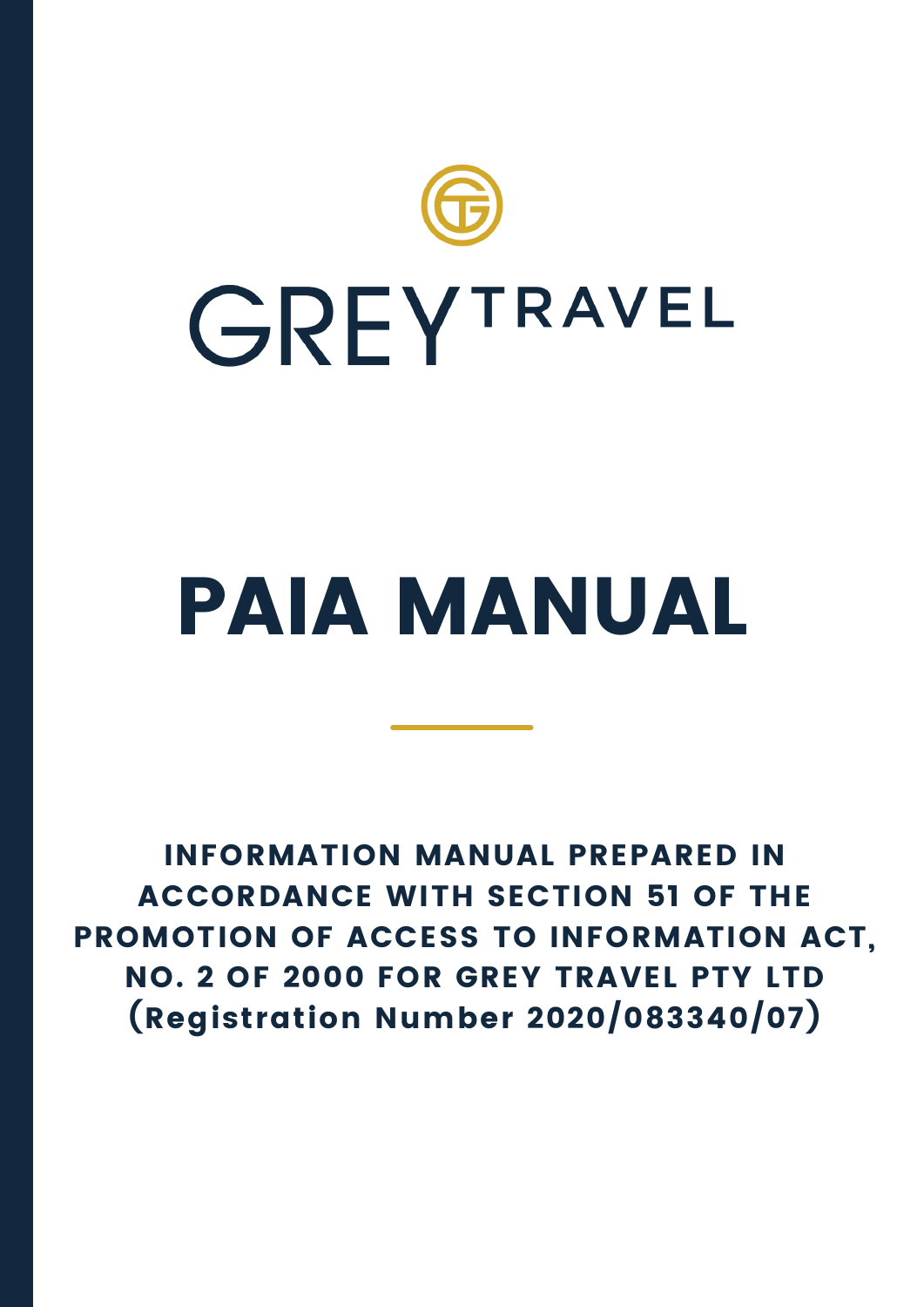## 1. INTRODUCTION

Grey Travel PTY Ltd is a travel management company that provides travel services and other travel related products on behalf of third party service providers such as airlines, transport, tour operators, accommodation, hotels, shipping companies, car hire, visa suppliers, rail and cruise line operators, wholesalers and other providers of air, land, sea or any other travel arrangements, products or service.

## 2. THIS MANUAL

2.1 The aim of this Manual is to provide assistance to potential Requesters as to the procedure to be followed when requesting access to records held by Grey Travel PTY Ltd, herein after referred to as Grey Travel, as envisaged in the Act.

2.2 The records contained in this Manual are available from Grey Travel by means of a Request addressed to the head at the address as set out in clause 4. A Request form is attached hereto. If the Request is granted, all fees, as prescribed in section 54 of the Act must be paid before any Request can be processed. The fees payable were originally published by way of Regulation Gazette No. 23119 Vol. 440.

2.3 Grey Travel reserves the right to refuse information where such information falls under a specified exemption as set out in chapter 4 of the Act.

## 3. DEFINITIONS

3.1 Act – the Promotion of Access to Information Act, 2 of 2000 together with all relevant regulations published.

3.2 Manual – this manual together with all annexures.

3.3 Office Hours – 08:00 am to 17:00 pm Monday to Friday, excluding public holidays.

3.4 Request – a request for access to a record in terms of section 53 of the Act.

3.5 Requester – a person making a request for access to a record, as defined in section 1 of the Act.

3.6 SAHRC – the South African Human Rights Commission.

# 4. COMPANY CONTACT DETAILS (SECTION 51 (1) (A))

| <b>Director</b>                   | Mr. Pieter Herholdt Greybe                                                                    |  |  |  |  |  |
|-----------------------------------|-----------------------------------------------------------------------------------------------|--|--|--|--|--|
| <b>Postal</b><br><b>Address</b>   | Unit 100 Millennium Business Park, Edison Way,<br>Century City, Cape Town, South Africa, 7446 |  |  |  |  |  |
| <b>Physical</b><br><b>Address</b> | Unit 100 Millennium Business Park, Edison Way,<br>Century City, Cape Town, South Africa, 7446 |  |  |  |  |  |
| <b>Contact</b><br><b>Number</b>   | $+27(0)$ 82 506 29 37                                                                         |  |  |  |  |  |
| <b>Email</b>                      | pieter@greytravel.co.za                                                                       |  |  |  |  |  |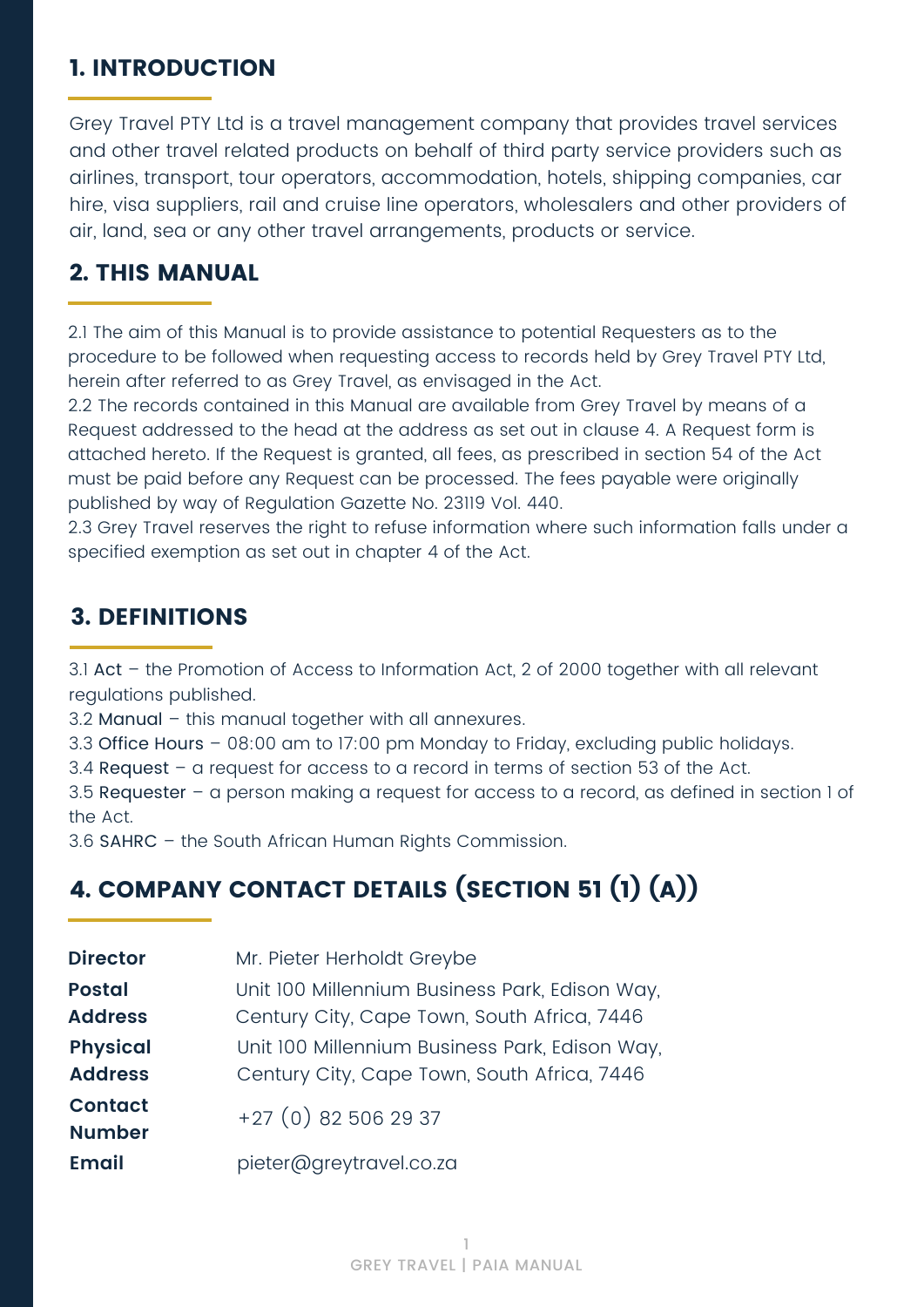# 5. THE ACT (SECTION 51(1) (B))

5.1 The ACT grants a requester access to records of a private body, if the record is required for the exercise or protection of any rights. If a public body lodges a request, the public body must be acting in the public interest.

5.2 Requests in terms of the ACT shall be made in accordance with the prescribed procedures, at the rates provided. The forms and tariff are dealt with in paragraphs 6 and 7 of the Act. 5.3 Requesters are referred to the Guide in terms of Section 10 which has been compiled by the South African Human Rights Commission, which will contain information for the purposes of exercising Constitutional Rights. The Guide is available from the SAHRC.

The contact details of the Commission are:

Postal Address: Private Bag 2700, Houghton, 2041 Telephone Number: +27-11-877 3600 Fax Number: +27-11-403 0625 Website: www.sahrc.org.za

# 6. APPLICABLE LEGISLATION (SECTION 51(1) (C))

Where applicable to the business of Grey Travel, records are kept in accordance with the following legislation:

- 6.1 Companies Act, 71 of 2008;
- 6.2 Income Tax Act, 58 of 1962;
- 6.3 Labour Relations Act, 66 of 1995;
- 6.4 Occupational Health and Safety Act, 85 of 1993;
- 6.5 Valued-Added Tax Act, 89 of 1991.
- 6.6 Civil Aviation Act, No 13 of 2009
- 6.7 Consumer Protection Act, No 68 of 2008
- 6.8 Constitution of the Republic of South Africa, No 108 of 1996
- 6.9 Electronic Communications and Transactions Act, No 36 of 2005
- 6.10 Immigration Act, No 13 of 2002
- 6.11 Promotion of Access of Information Act, No2 of 2000
- 6.12 Protection of Personal Information Act, No 4 of 2013
- 6.13 Public Holidays Act, No 36 of 1994

# 7. SCHEDULE OF RECORDS (SECTION 51(1) (D))

7.1 No notice has been published in accordance with section  $52(2)$  of the Act regarding the categories of records freely available without a person having to request access in terms of the Act.

7.2 The following categories of records are however freely available without a person having to request access in terms of the Act. The information may be requested from the Information Officer:

- 7.2.1 Marketing and promotional material published by Grey Travel;
- 7.2.2 Information as published on the website of Grey Travel.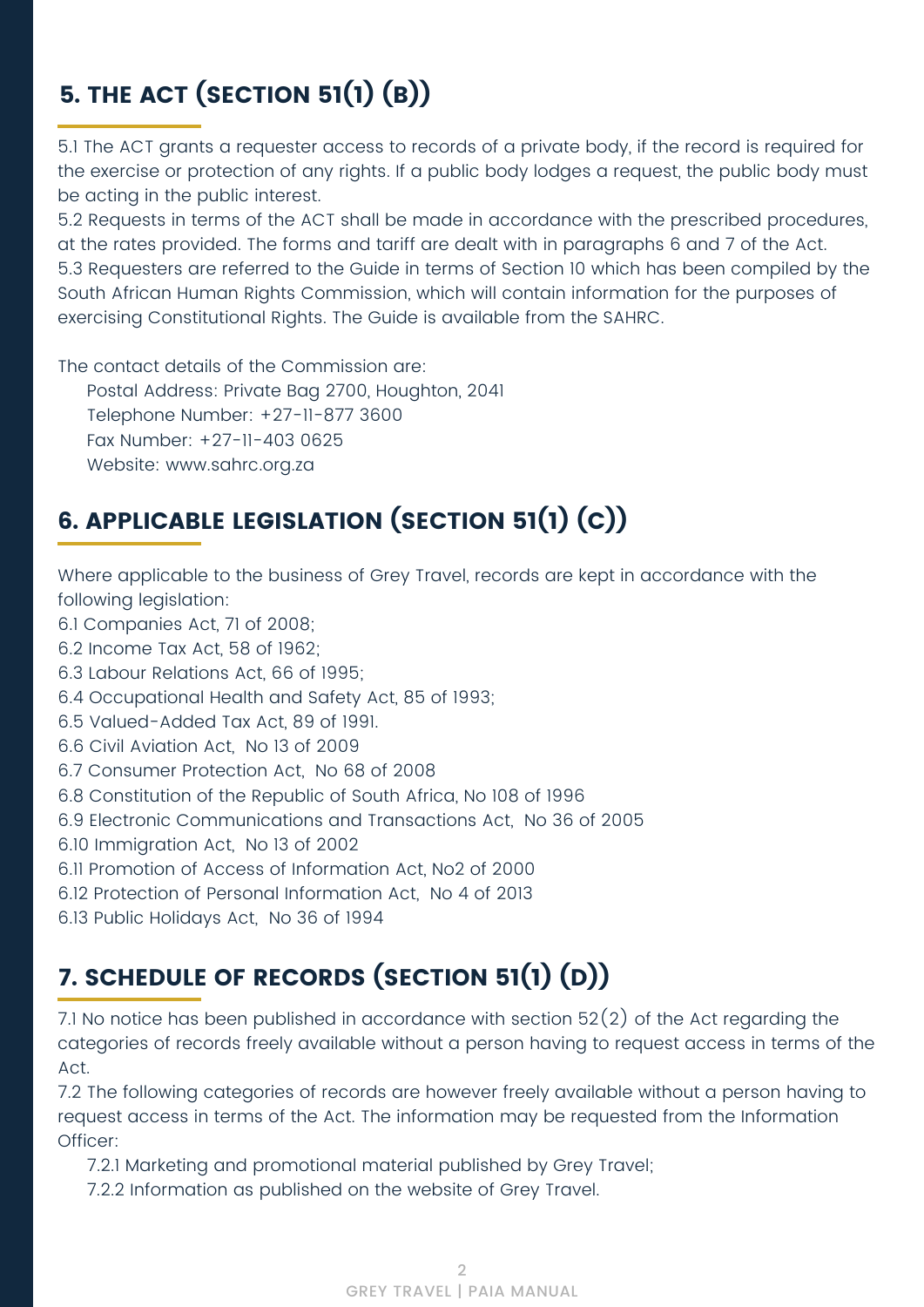# (SECTION 51(1) (E)) 8. SUBJECTS AND CATEGORIES OF INFORMATION

Grey Travel holds the following categories of records. These records would need to be requested in terms of the Act:

## **8.1 Client Services Records**

- 8.1.1 Client correspondence;
- 8.1.2 Client Profile Information;
- 8.1.3 Client contracts;
- 8.1.4 Client business information;
- 8.1.5 Legal documentation;
- 8.1.7 Client transactions;
- 8.1.8 Project plans;

8.1.9 Standard terms and conditions of supply of goods and/or services; 8.1.10 Working papers.

## **8.3 Statutory and Regulatory Records**

- 8.3.1 Prescribed Statutory and Regulatory compliance records that are required to be retained
- 8.3.2 Regulatory correspondence
- 8.3.3 Statutory licensing and registration records
- 8.3.4 Operational records

## **8.5 Operational and Marketing Records**

- 8.5.1 Business models;
- 8.5.2 Internal corporate policies and

procedures

- 8.5.3 Marketing Information and Strategies
- 8.5.4 Product and Service offering

## (SECTION 51(1) (F)) 9. ADDITIONAL PRESCRIBED INFORMATION

9.1 The following applies to requests (other than personal requests):

9.1.1 A requestor is required to pay the prescribed fees (R50.00) before a request will be processed;

9.1.2 If the preparation of the record requested requires more than the prescribed hours (six), a deposit shall be paid (of not more than one third of the access fee which would be payable if the request were granted);

9.1.3 A requestor may lodge an application with a court against the tender/payment of the request fee and/or deposit;

9.1.4 Records may be withheld until the fees have been paid.

9.1.5 The fee structure is available on the website of the SOUTH AFRICAN HUMAN RIGHTS COMMISSION at [www.sahrc.org.za](http://www.sahrc.org.za/).

## **8.2 Financial Records**

8.2.1 Banking Records/Bank Statements; 8.2.2 Financial and Accounting Records and Reports;

- 8.2.3 Invoices;
- 8.2.4 Receipts;
- 8.2.5 Annual Financial Statements;

## **8.4 Corporate Records**

8.4.1 Documents of incorporation; 8.4.2 Internal Correspondence 8.4.3 Legal Agreements with third parties and service providers 8.4.4 Legal Records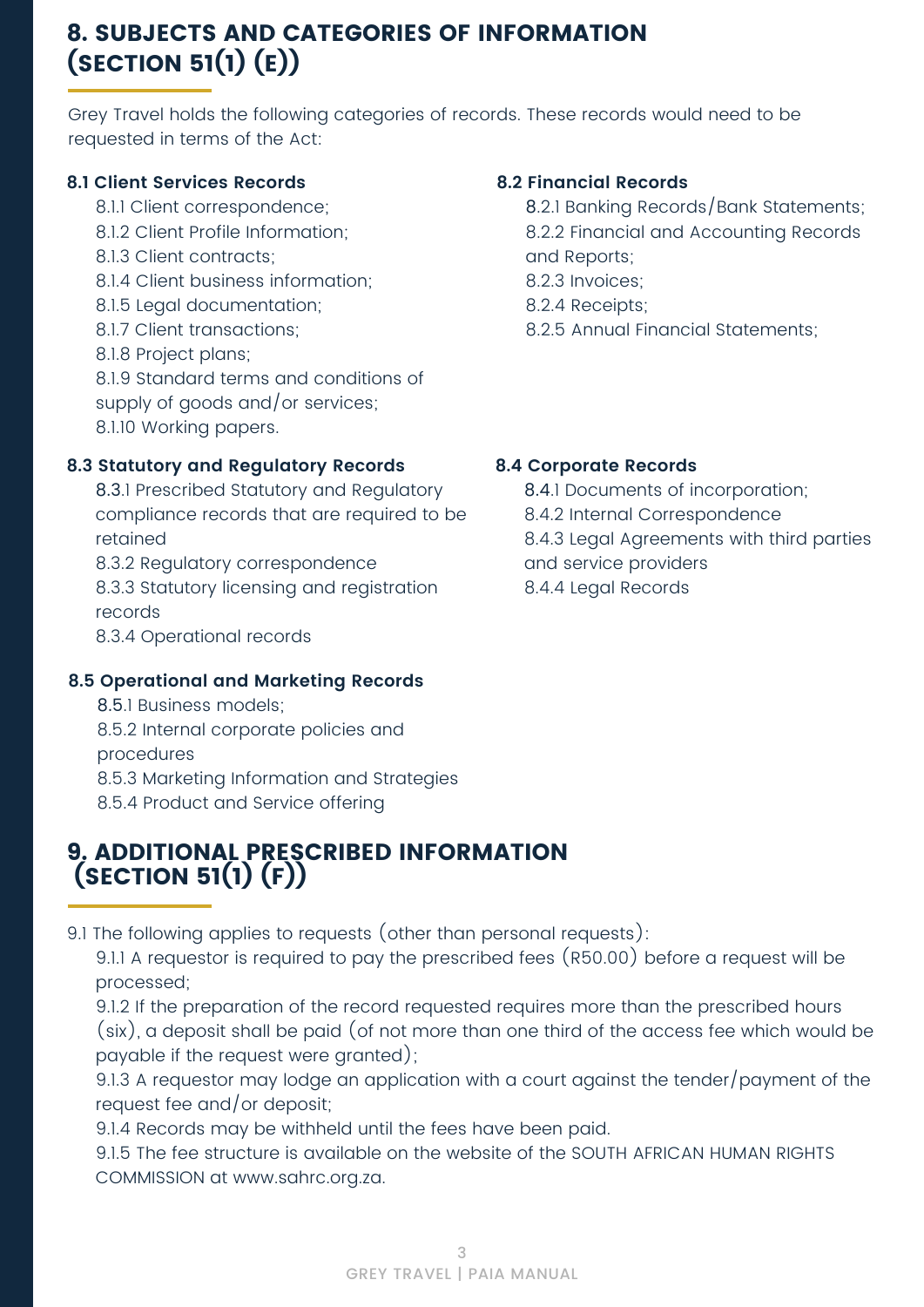## 10. REQUEST PROCEDURE

#### 10.1 Form of request

10.1.1 The Requester must use the prescribed form to make the Request for access to a record. This must be made to the head of Grey Travel. This Request must be made to the address, fax number or electronic mail address as stated above.

10.1.2 The Requester must provide sufficient detail on the Request form to enable the head of the Grey Travel to identify the record and the Requester. The Requester should also indicate which form of access is required. The Requester should also indicate if any other manner is to be used to inform the Requester and state the necessary particulars to be so informed.

10.1.3 The Requester must identify the right that is sought to be exercised or to be protected and provide an explanation of why the requested record is required for the exercise or protection of that right.

10.1.4 If a Request is made on behalf of another person, the Requester must then submit proof of the capacity in which the Requester is making the request to the satisfaction of the head of Grey Travel.

#### 10.2 Fees

10.2.1 A Requester who seeks access to a record containing personal information about that Requester is not required to pay the Request fee. Every other Requester, who is not a personal Requester, must pay the required Request fee:

10.2.1.1 The head of Grey Travel must notify the Requester (other than a personal requester) by notice, requiring the Requester to pay the prescribed fee (if any) before further processing the Request.

10.2.1.2 The Requester may lodge an application to the court against the tender or payment of the Request fee.

10.2.1.3 After the head of Grey Travel has made a decision on the Request, the Requester must be notified in the required form.

10.2.1.4 If the Request is granted then a further access fee must be paid for the search, reproduction, preparation and for any time that has exceeded the prescribed hours to search and prepare the record for disclosure.

## 11. AVAILABILITY OF THIS MANUAL

This Manual is available for inspection upon request, by appointment and free of charge at Grey Travel's offices. Copies of the Manual are also available from the SAHRC and on the website of Grey Travel (www.greytravel.co.za/PAIA-MANUAL)

## 12. FORMS

REQUEST FORM FOR ACCESS TO RECORD OF PRIVATE BODY (ATTACHED)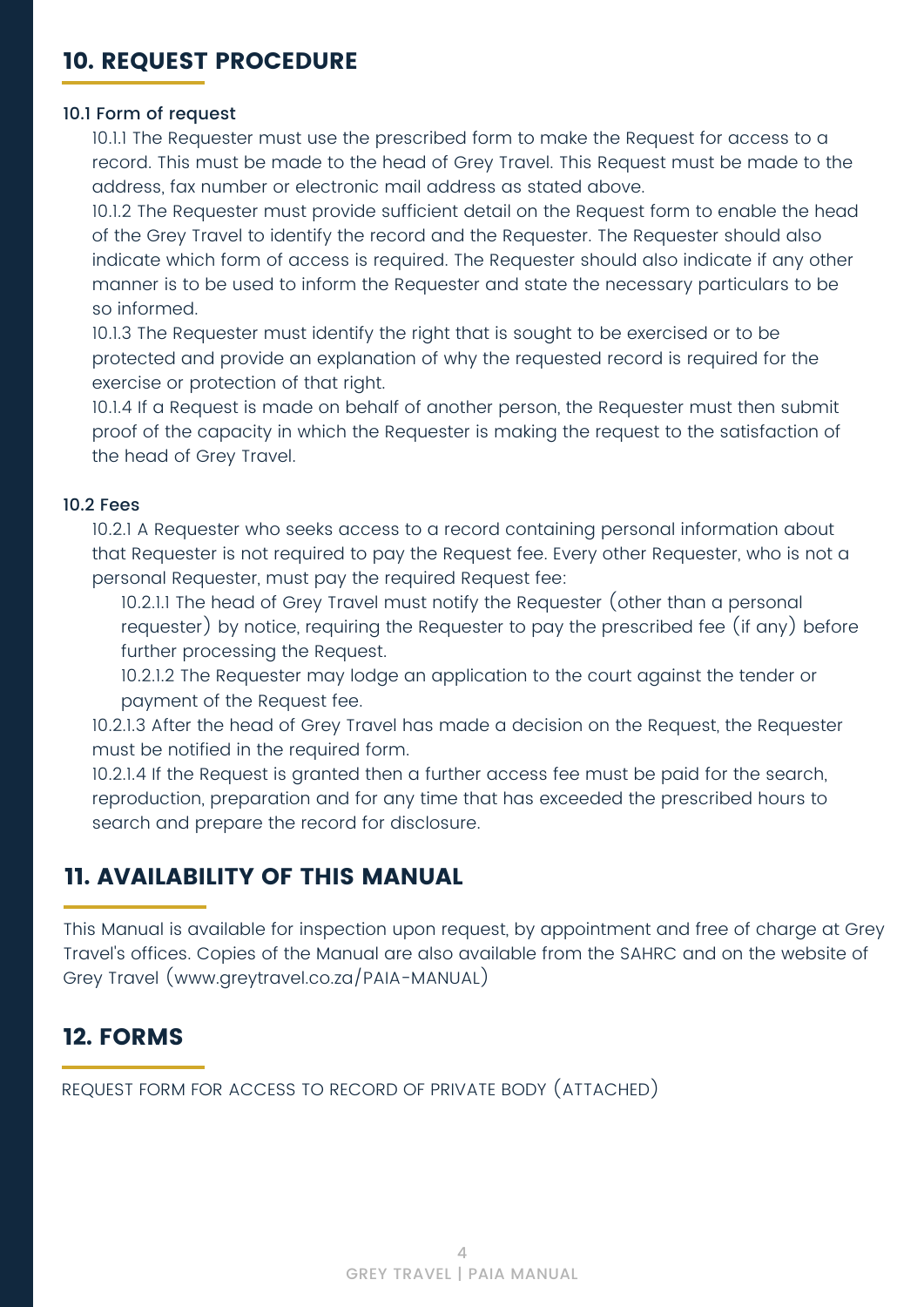## **REQUEST FOR ACCESS TO RECORD OF PRIVATE BODY**

### 7 **(Section 53 (1) of the Promotion of Access to Information Act, 2000 (Act No. 2 of 2000)) [Regulation 10]**

#### **A. Particulars of private body**

The Head:

……………………………………………. …………………………………………….

#### **B. Particulars of person requesting access to the record**

- *a. The particulars of the person who requests access to the record must be recorded below.*
- *b. Furnish an address and/or fax number in the Republic to which information must be sent.*
- *c. Proof of the capacity in which the request is made, if applicable, must be attached.*

Capacity in which request is made, when made on behalf of another person.

……………………………………………………………………………

#### **C. Particulars of person on whose behalf request is made**

*This section must be completed only if a request for information is made on behalf of another person.*

Full names and surname: ……………………………. Identity number: ………………………………

### **D. Particulars of record**

*a. Provide full particulars of the record to which access is requested, including the reference number if that is known to you, to enable the record to be located. b. If the provided space is in inadequate please continue on a separate folio and attach it to this form. The requester must sign all the additional folios.*

- 1. Description of record or relevant part of the record: …………………………………………………………………
- 2. Reference number, if available: …………………………………………………………………
- 3. Any further particulars of record:

…………………………………………………………………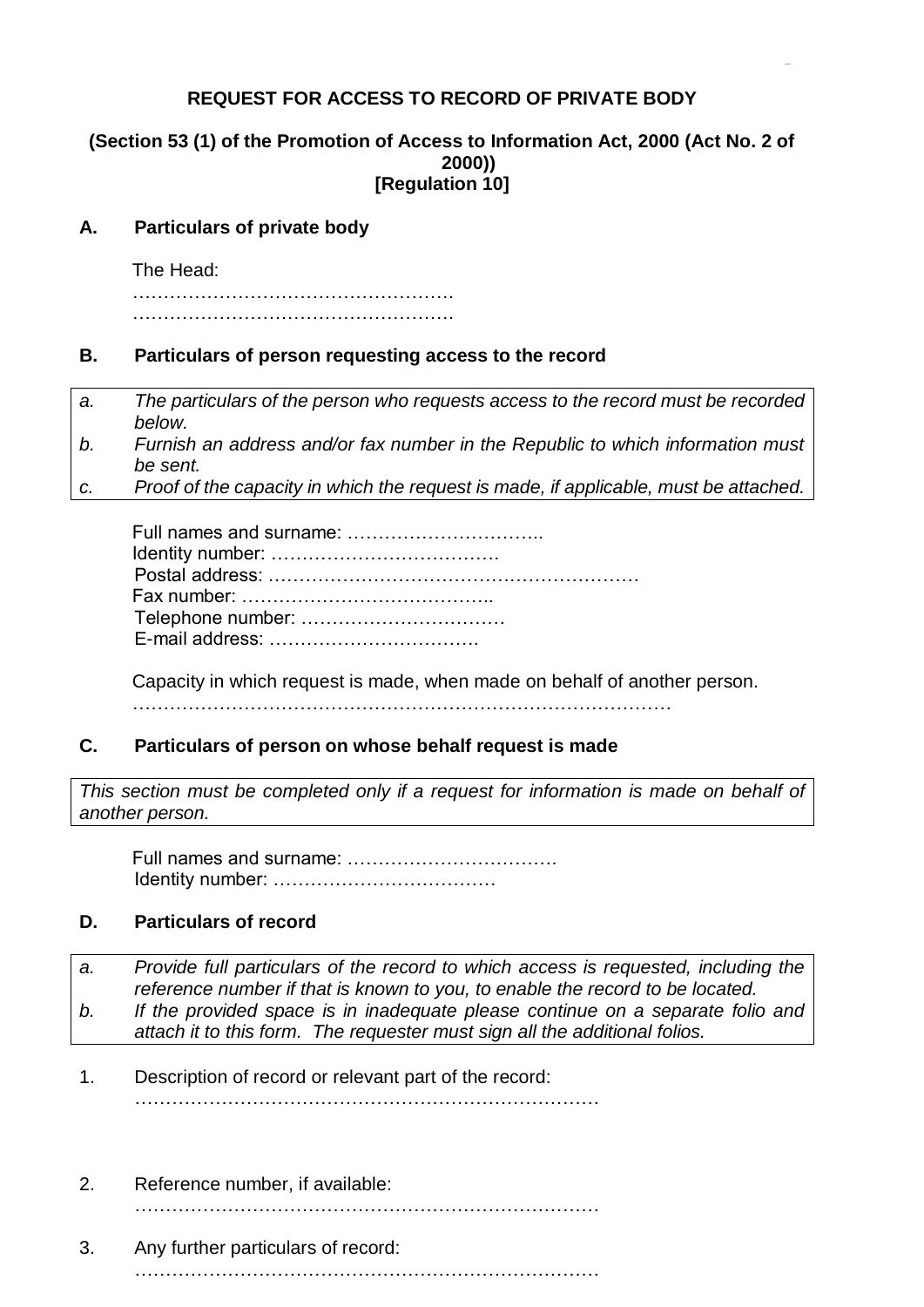## **E. Fees**

- *a. A request for access to a record other than a record containing personal information about yourself, will be processed only after a request fee has been paid.*
- *b. You will be notified of the amount required to be paid as the request fee.*
- *c. The fee payable for access to a record depends on the form in which access is required and the reasonable time required to search for and prepare a record.*
- *d. If you qualify for exemption of the payment of any fee, please state the reason therefore.*

Reason for exemption from payment of fees:

…………………………………………………………………

### **F. Form of access to record**

*If you are prevented by a disability to read, view or listen to the record in the form of access provided for in 1 to 4 hereunder, state your disability and indicate in which form the record is required.*

…………………………….

Disability: ………………………………… Form in which record is required:

*Mark the appropriate box with an "X". NOTES:*

- *a. Your indication as to the required form of access depends on the form in which the record is available.*
- *b. Access in the form requested may be refused in certain circumstances. In such a case you will be informed if access will be granted in another form.*
- *c. The fee payable for access to the record, if any, will be determined partly by the form in which access is requested.*

| 1. | If the record is in written or printed form                                          |        |                                               |                                       |                      |    |               |                  |     |  |  |  |
|----|--------------------------------------------------------------------------------------|--------|-----------------------------------------------|---------------------------------------|----------------------|----|---------------|------------------|-----|--|--|--|
|    | copy of record*                                                                      |        |                                               |                                       | inspection of record |    |               |                  |     |  |  |  |
| 2. | If record consists of visual images-                                                 |        |                                               |                                       |                      |    |               |                  |     |  |  |  |
|    | (this includes photographs, slides, video recordings, computer generated images,     |        |                                               |                                       |                      |    |               |                  |     |  |  |  |
|    | sketches, etc.)                                                                      |        |                                               |                                       |                      |    |               |                  |     |  |  |  |
|    | view the images                                                                      |        | copy of the images*                           |                                       |                      |    | Transcription | 0f               | the |  |  |  |
|    |                                                                                      |        |                                               |                                       |                      |    | images*       |                  |     |  |  |  |
| 3. | If record consists of recorded words or information which can be reproduced in sound |        |                                               |                                       |                      |    |               |                  |     |  |  |  |
|    | soundtrack<br>listen to<br>the                                                       | (audio |                                               | transcription of soundtrack* (written |                      |    |               |                  |     |  |  |  |
|    | cassette)                                                                            |        |                                               | or printed document)                  |                      |    |               |                  |     |  |  |  |
| 4. | If record is held on computer or in an electronic or machine readable form           |        |                                               |                                       |                      |    |               |                  |     |  |  |  |
|    | printed copy of record*                                                              |        | printed                                       | copy                                  |                      | of | in<br>copy    | computer         |     |  |  |  |
|    |                                                                                      |        | readable form* (stiffy<br>information derived |                                       |                      |    |               |                  |     |  |  |  |
|    |                                                                                      |        | from the record*                              |                                       |                      |    |               | of compact disc) |     |  |  |  |
|    |                                                                                      |        |                                               |                                       |                      |    |               |                  |     |  |  |  |

\*If you requested a copy or transcription of a record (above), do you wish the copy or transcription to be posted to you? A postal fee is payable. Yes | No